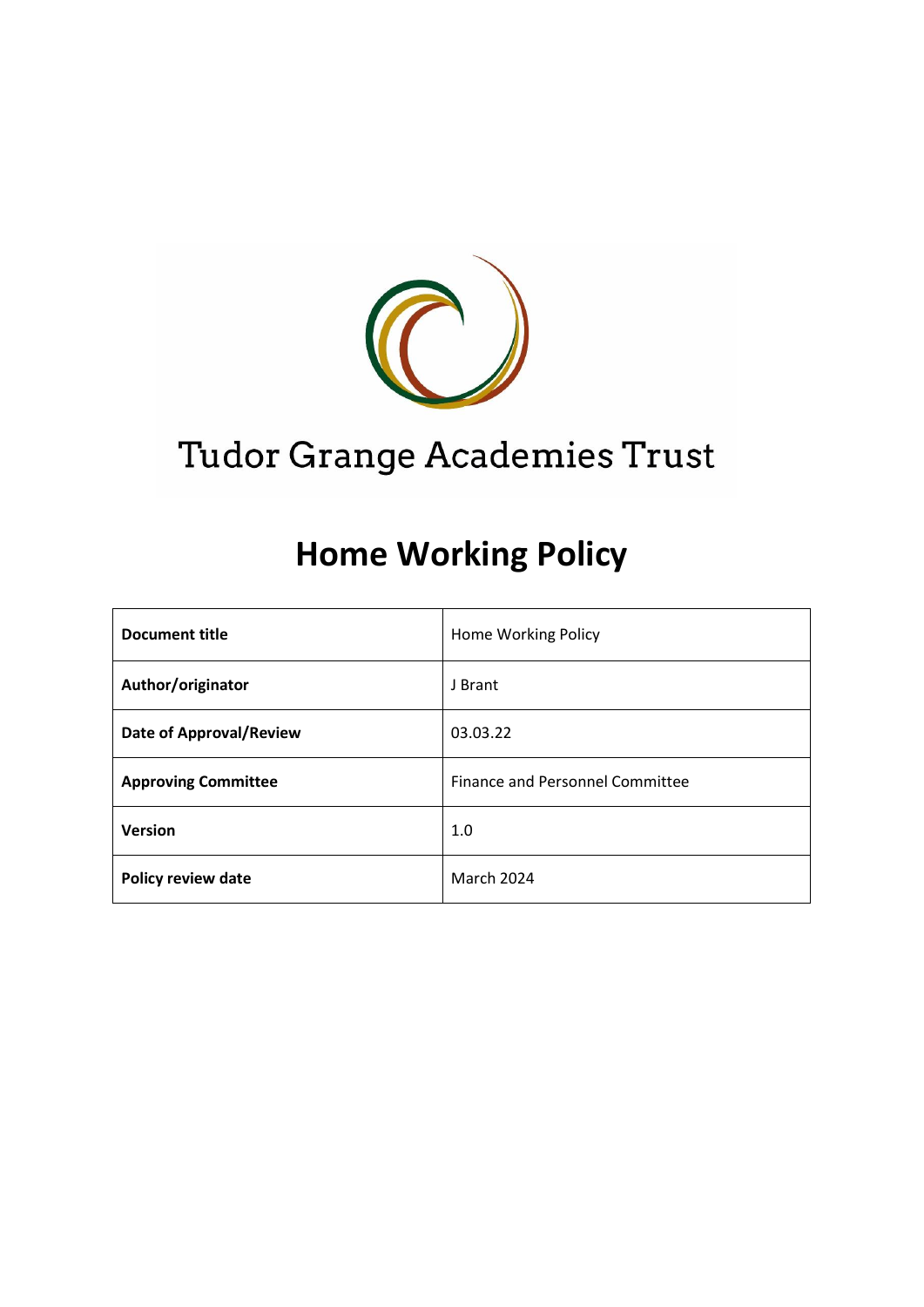| Date updated | <b>Version</b> | Change from last version |
|--------------|----------------|--------------------------|
| 03.03.22     | ⊥.0            | New document             |

# **Contents**

| Appendix 1 Working from Home Health and Safety and Wellbeing Self-Assessment Checklist7 |  |
|-----------------------------------------------------------------------------------------|--|

# <span id="page-1-0"></span>**1 Introduction**

- 1.1 TGAT is committed to supporting flexible working in order to facilitate effective working and support work life balance initiatives where practicable.
- 1.2 The policy is intended to assist both managers and employees in implementing working from home by highlighting areas for consideration and providing practical advice and information. It is intended to provide guidance and good practice to enable employees to work from home effectively and safely.
- 1.3 The policy recognises that for the majority of employees, working from home will be on an occasional basis and with prior agreement from the manager. Where this is on a permanent basis, an application under the flexible working policy must be made.

# <span id="page-1-1"></span>**2 Scope**

2.1 This Policy applies to all employees of Tudor Grange Academies Trust

# <span id="page-1-2"></span>**3 Benefits of Home Working**

- 3.1 There are many benefits to home working. For the Trust these may include:
	- Reduced accommodation costs and better use of existing premises and resources;

• Contributing towards the reduction of the Trust's CO2 emissions by reducing unnecessary employee commuting;

• The retention of valued and skilled employees for whom the ability to work at home is the preferred option;

• Well-motivated staff who feel that they work for an organisation that is prepared to be flexible and which trusts them;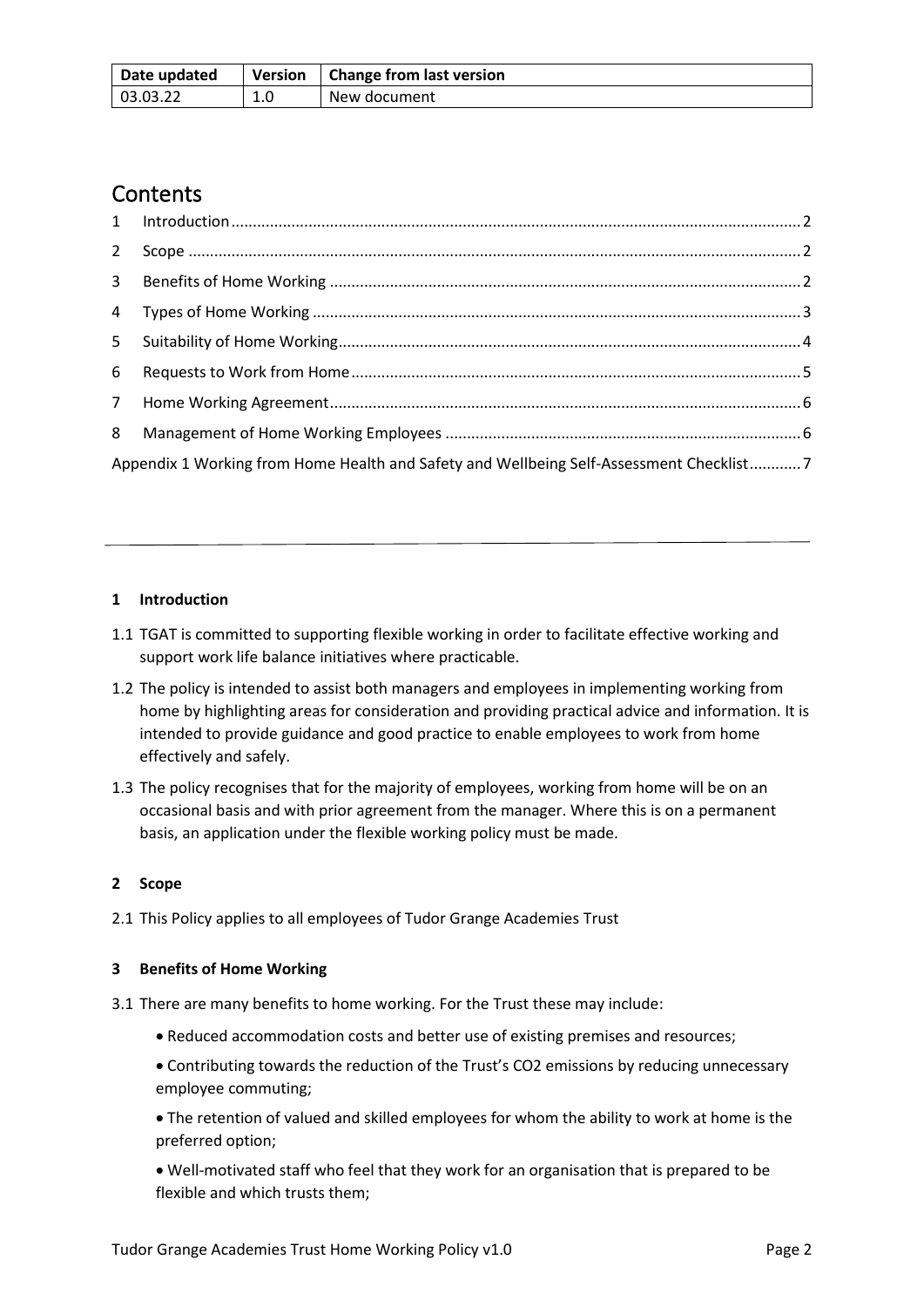• Potentially increased output and quality of work due to fewer distractions than working in an office environment;

- Accommodation of the requirements of disabled employees or employees with temporary health conditions;
- Promotion of a positive image as a good employer; potential to reduced costs in terms of travelling allowances.
- 3.2 For the employee these include:
	- Increased discretion in the management of their work and personal time; increased motivation;
	- A saving of travel time and costs; the ability to work without distraction;
	- Improvements in work-life balance issues.
- 3.3 While there are many advantages of home working, a detailed assessment needs to be made, by both the employee and the Trust, as to whether the individual will be a suitable home worker and whether the role to be performed is appropriate/can be fulfilled whilst working from home.

# <span id="page-2-0"></span>**4 Types of Home Working**

4.1 There are various ways that home working may operate, ranging from rare occasions that arise and do not form a routine, to formal arrangements that are identified as such in the contract of employment

#### 4.2 Occasional Home Working

Taking work home occasionally, on an ad hoc basis, to concentrate on a particular project or task may be suitable in the following circumstances:

- Where a specific task needs dedicated and focussed input and/or could be dealt with more efficiently at home e.g. saved travelling time and lack of interruptions;
- Where it is difficult for staff to get in to work e.g. adverse weather or a short but unavoidable commitment at home.

### 4.3 Regular/Hybrid Home Working

Working from home for a percentage of the time on a regular basis, the individual would come into the office for the balance of time. This may be suitable in the following circumstances:

• Where the function of the post requires little face to face contact with colleagues and/or clients;

- To facilitate a more flexible work pattern, perhaps to accommodate other demands;
- Where an individual plans his/her work arrangements to enable the achievement of defined outputs each week/month from home.

#### 4.4 Permanent Home Working

Working from home 100% of the time, or spending a large percentage of time working from home and making workplace visits for the balance of time. This may be suitable in the following circumstances:

- Where the job can be done just as effectively and efficiently from home;
- Where ICT systems exist, or can be created, to support the job at home;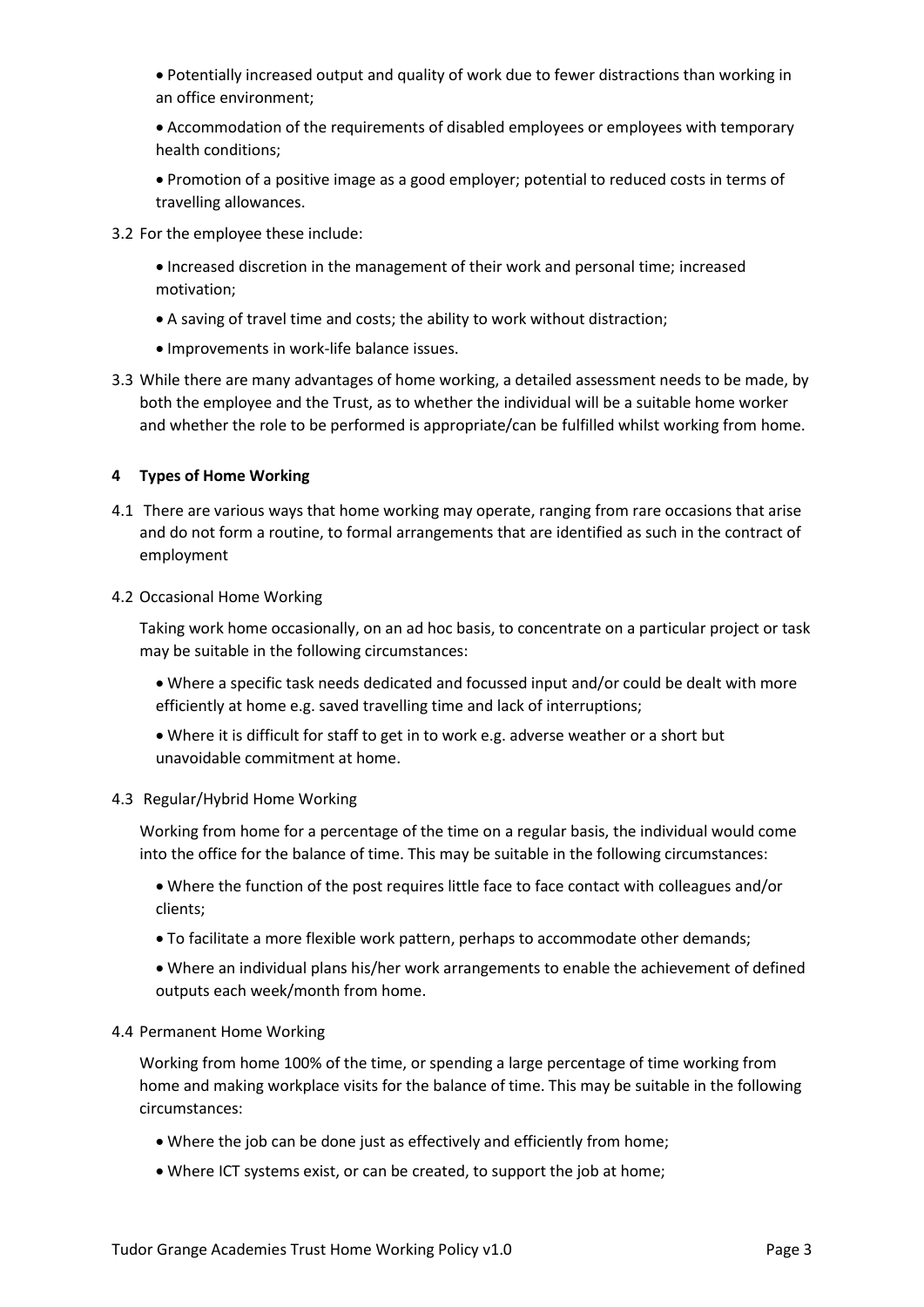• Where communications systems exist, or can be created, to support the job, and the employee effectively

• The job involved frequent/regular outside visits.

# <span id="page-3-0"></span>**5 Suitability of Home Working**

# 5.1 **Posts**

- 5.2 Some jobs may be considered for home working. Generally speaking, any job that does not require time spent in a specific location or high visibility or face to face service delivery, may be adapted for home working. Consideration should also be given to the impact on and interrelationship with other jobs, colleagues, access to required information, technology, costs and savings etc. The following job characteristics may lend themselves to home working:
	- Defined output tasks;
	- Discrete projects or functions;
	- Relatively autonomous jobs;
	- Jobs requiring frequent travelling;
	- Jobs requiring high periods of concentration.

# 5.3 **Employee Characteristics**

- 5.4 Having established the suitability of the job for home working, the suitability of the employee needs to be considered. Home working does not suit everyone. Office dynamics and informal information flows may have a significant impact on the employee's performance. Some employees may develop better in a traditional office environment, and those without very much experience in their role are likely to need closer supervision which would not be possible if they were working from home. Individuals may also have a distorted view of home working – often with little recognition or understanding of the potential drawbacks, and it is important that both the advantages and the disadvantages are considered. A trial period may be appropriate in order to gauge suitability before any longer-term arrangements are put in place. Helpful personal qualities are likely to include:
	- Self-motivated;
	- Self-disciplined;
	- Enjoy the challenge of working on their own;
	- A flexible approach;
	- Able to organise working time effectively; Able to work without direct supervision;
	- Confident to work away from the office environment;
	- Able to work on their own without day-to-day social interaction with colleagues;
	- Able to travel to meetings and site visits;
	- Able to "switch off" from work and maintain a proper balance between working and nonworking hours.
- 5.5 It is acknowledged that not all jobs are suitable for working from home, and for those which are suitable, employees may not want to work at home. If suitable ICT equipment is not available or, where key health and safety requirements cannot be met, requests may not be approved.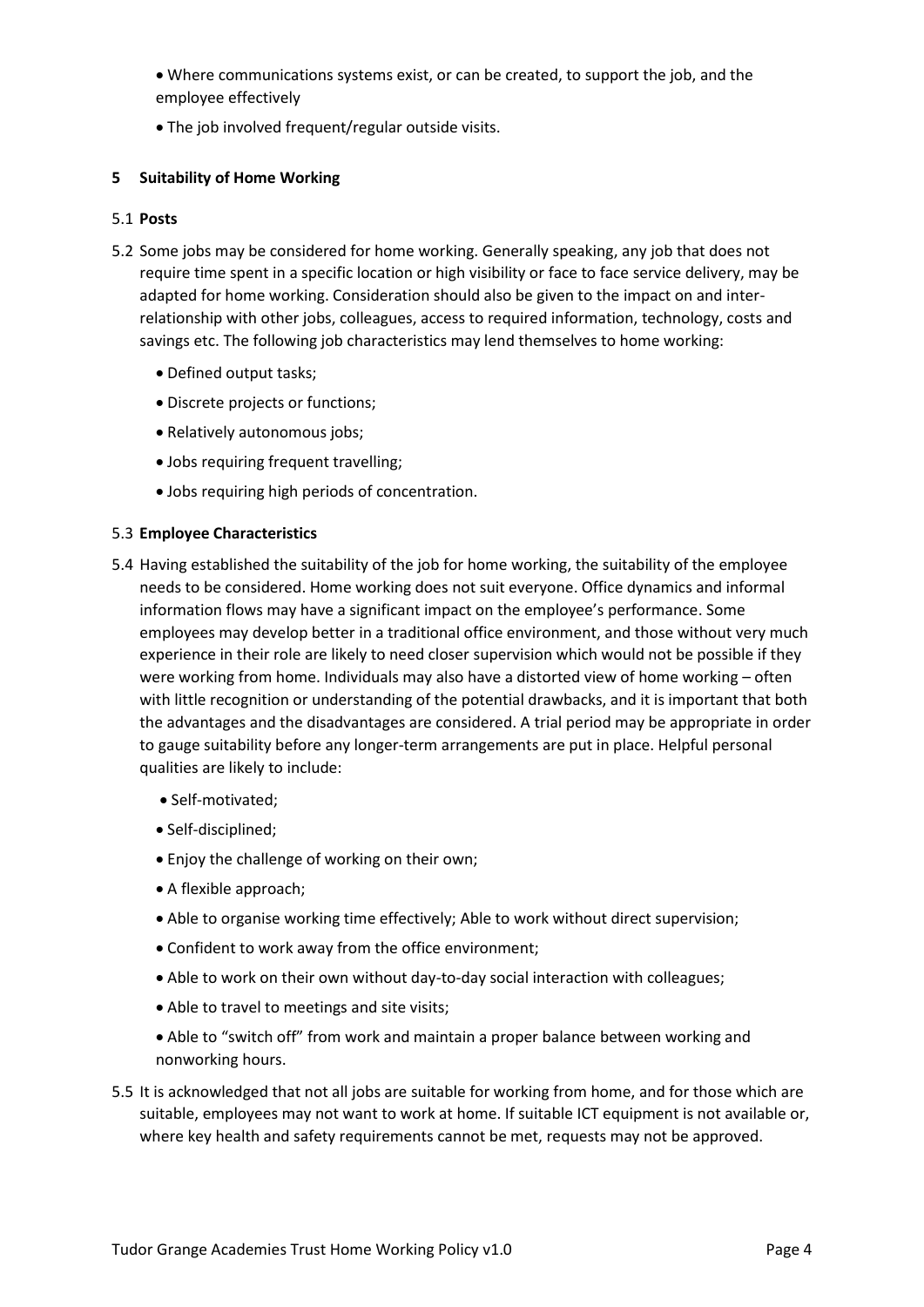### <span id="page-4-0"></span>**6 Requests to Work from Home**

- 6.1 Occasional home working requests should be directed to the senior line manager who will assess the potential need and advantages of allowing a brief episode of home working. This informal arrangement must be agreed by the senior line manager and due consideration given to all relevant factors. Working from home, by its very nature, is often individual to the job and the employee concerned. Accordingly, appropriate arrangements should be decided between the employee and manager and a timescale for implementation agreed.
- 6.2 **Regular/hybrid or permanent** requests to work from home should first be discussed with a line manager and then made via the flexible working policy and will be considered in line with the below.
- 6.3 The senior manager will consider the application in a fair and consistent manner, taking account of the Trust's policies relating to equality. This is a two-step process.

# 6.4 **Step 1 - Suitability**

- 6.5 One of the most important factors to consider is the individual employee's role in providing a service to the Trust community. A focus on specific job tasks should identify those tasks that can be performed away from the school. The following issues should be taken into consideration:
	- Service provided and impact upon the individual's work load and the work of the team;
	- Does the job require long periods of uninterrupted mental concentration?
	- Does the job require a lot of ad hoc communication between the groups of staff?
	- Can the work be measured in terms of output?
	- What will be the effect on services?
	- Can the work readily be undertaken at home?
	- How can the work be monitored?
	- How should contact be made?
	- What equipment would be required?
	- What costs would be incurred?
	- Is the employee likely to be suited to home working?
- 6.6 It is the Trust's policy to view requests for home working in a positive light and each case will be viewed individually. If the request is accepted in principle, a health and safety assessment of the home working environment must be carried out.
- 6.7 If the Senior manager is not able to accept the application at this step, s/he should provide the employee with a written response to their request including details of the reasons for rejecting the application.

### 6.8 **Step 2 - Assessing the Home Environment**

6.9 An employee who works from home is afforded the same protection under health and safety legislation as an employee who is office based. It is therefore vital to ensure the home working environment is suitable before any home working agreement is reached.

6.10 The employee needs to take personal responsibility for the health and safety aspect of home working. An employee needs an environment at home which offers the following:

- Suitable "office" space, ideally a separate room but at least a dedicated space;
- Freedom from interruptions and distractions; security and confidentiality;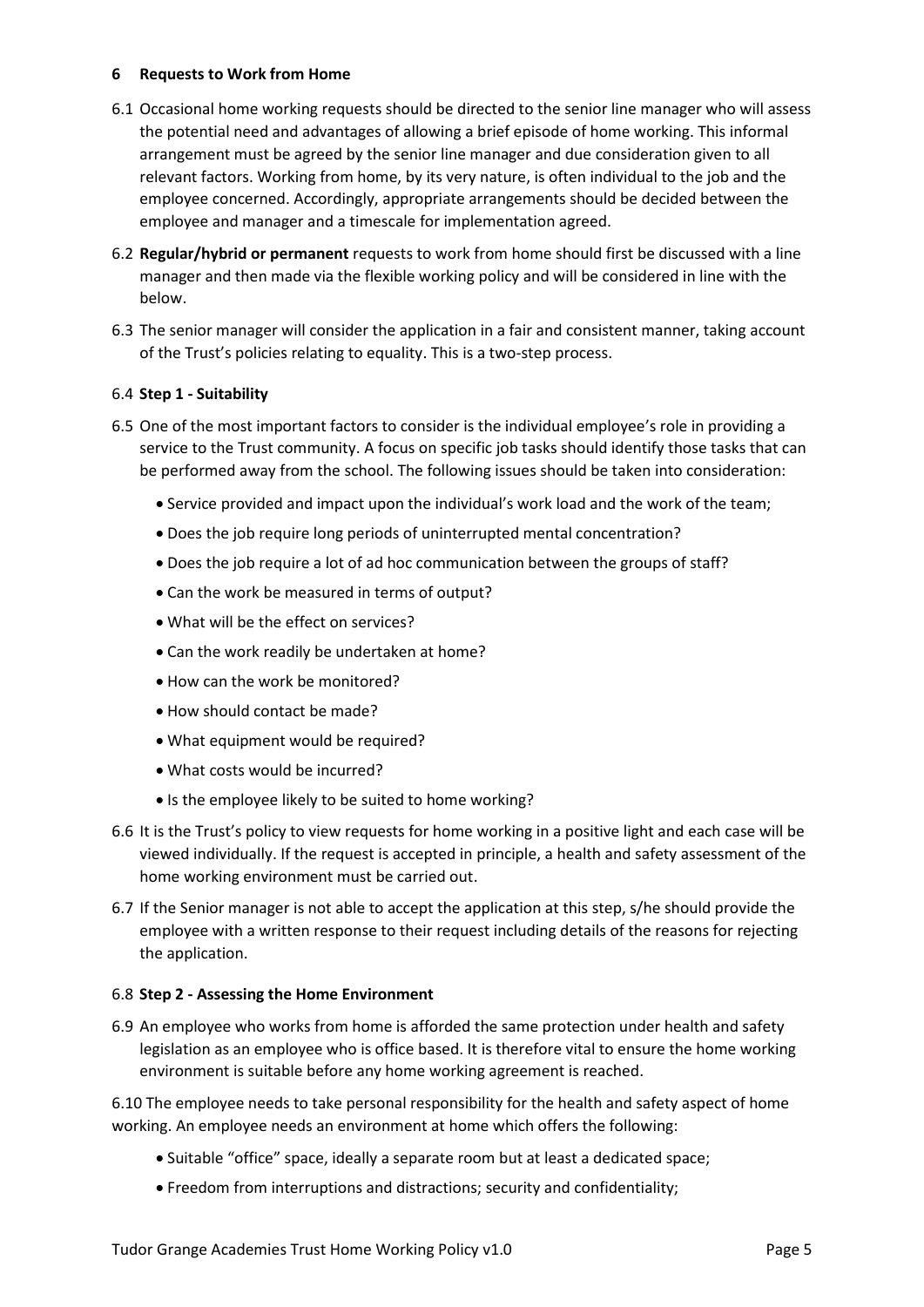- Ability to meet health and safety requirements.
- 6.11 It is not considered appropriate to combine home based working with dependent care. Employees may be required to demonstrate that they do not have dependent care responsibilities within their contracted working hours. In addition to this, employees need to be aware that the Trust reserves the right to ask them to attend Trust premises at short notice.
- 6.12 In order to ensure that s/he has all the relevant information, the senior manager may wish to meet with the employee, their line manager and the HR Director to discuss the application prior to reaching a decision. If an application for home working has been accepted in principle by the relevant Senior Manager, the employee concerned should complete a Health and Safety Home Worker Self-Assessment risk assessment Checklist (see Appendix 2) and submit this to the senior manager. If this assessment identifies any particular risks, it will be the responsibility of the senior manager, Line Manager and employee to discuss ways in which the risks may be minimised or eliminated. The home environment must be deemed to be safe to work in before a home working agreement can be agreed.

# <span id="page-5-0"></span>**7 Home Working Agreement**

7.1 Providing that a request to work from home has successfully passed the two-step assessment process outlined above, a home working agreement should be issued to the employee (see Appendix 3). This will be issued along with any amendment to the employee contract that may be required. The employee will be asked to sign and return a copy of the home working agreement and this will be retained on their personal file.

### <span id="page-5-1"></span>**8 Management of Home Working Employees**

- 8.1 Clear communication systems with home workers are vital. The use of email and TEAMS should be utilised to ensure effective communication. To make the scheme work effectively, there needs to be trust between the employee and the manager and there should (where possible) be some regular face to face meetings to ensure wellbeing, optimal team work and efficiency is monitored.
- 8.2 Where appropriate, the Trust may provide, install and maintain equipment to assist with home working. Factors taken into consideration in determining appropriateness may include the frequency of home working and whether the need for home working has been generated by the trust or the employee. The following items of equipment may be appropriate:

| Occasional home working     | Remote access to the Trust IT servers                  |
|-----------------------------|--------------------------------------------------------|
| Regular/hybrid home working | As above plus a PC/laptop and mobile communications    |
| Permanent home working      | Computer and mobile communications plus other items as |
|                             | required                                               |

- 8.3 In relation to maintaining the equipment it may be necessary for the employee to bring the equipment in to the Trust's offices or to allow someone to visit them at home in order to carry out the relevant maintenance. Any Trust equipment installed at the home worker's home remains the property of the Trust and can be recalled at any time. IT helpdesk support during standard working hours is available
- 8.4 The Trust will also take responsibility for the repair/replacement of lost, damaged or stolen equipment, provided the employee has taken appropriate precautions to safeguard the equipment. Upon the termination of the home working agreement, employees must return all Trust equipment.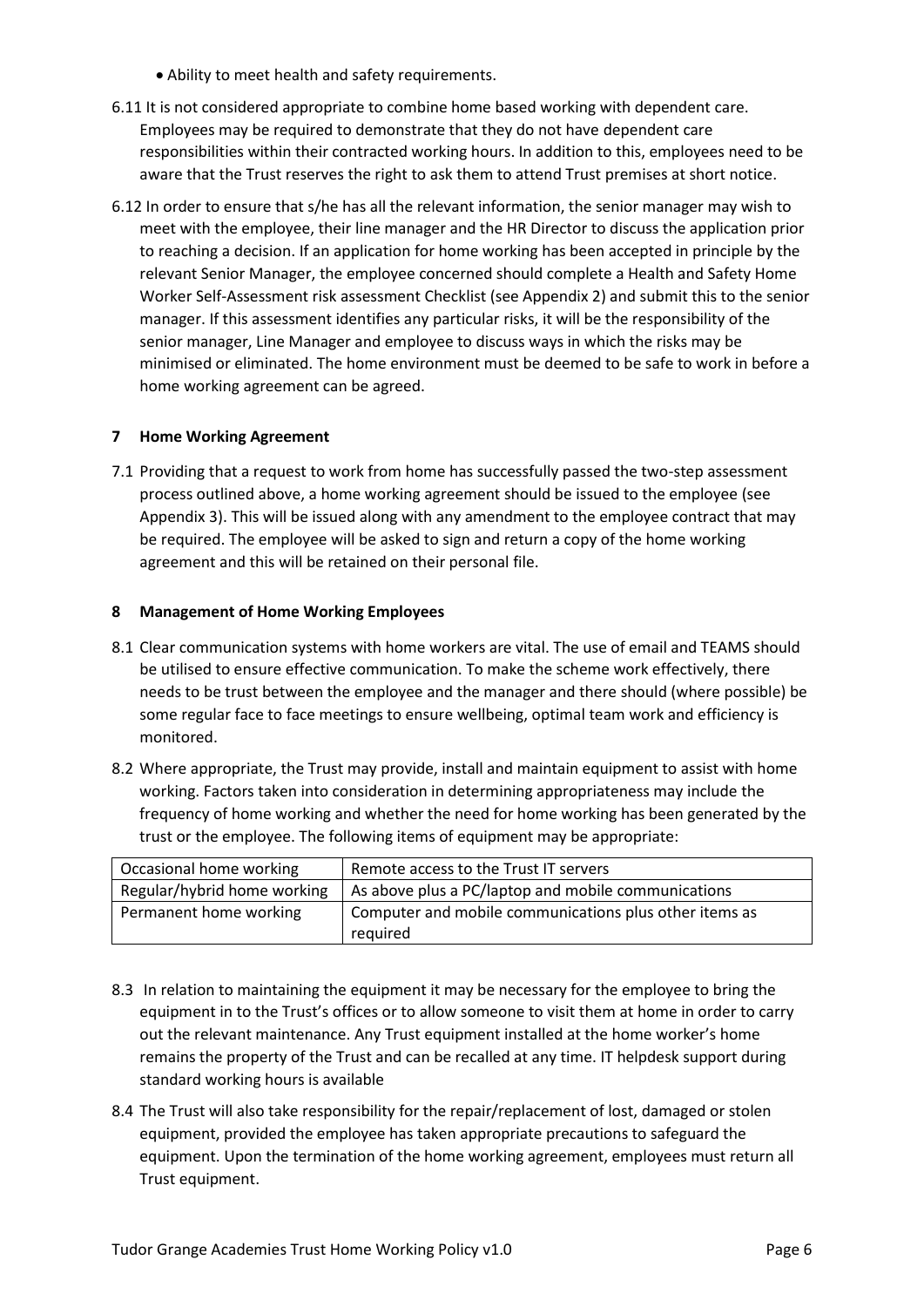### <span id="page-6-0"></span>**Appendix 1 Working from Home Health and Safety and Wellbeing Self-Assessment Checklist**

Please complete this checklist prior to commencing a working from home arrangement (and review at least once a year at the appraisal meeting) or if there are any changes eg. Moving house; changes to the equipment/furniture or any health/wellbeing issues arise. The completed form should be given to your line manager and will help the Trust to ensure that your working conditions at home are safe and healthy.

| Name (print)                                                                         |     |           | Date of assessment |
|--------------------------------------------------------------------------------------|-----|-----------|--------------------|
|                                                                                      |     |           |                    |
| <b>Job Role</b>                                                                      |     |           |                    |
| <b>School/ Academy</b>                                                               |     |           |                    |
|                                                                                      |     |           |                    |
| <b>Address</b>                                                                       |     |           |                    |
|                                                                                      |     |           |                    |
|                                                                                      |     |           |                    |
| Details of work to be completed at home                                              |     |           |                    |
|                                                                                      |     |           |                    |
|                                                                                      |     |           |                    |
| Details of the home space to be used for working                                     |     |           |                    |
|                                                                                      |     |           |                    |
|                                                                                      |     |           |                    |
| Will your job involve any of the following whilst working from home? (please tick):- |     |           |                    |
| <b>Computer working</b>                                                              |     |           |                    |
| <b>Manual handling</b>                                                               |     |           |                    |
| Use of electrical equipment                                                          |     |           |                    |
| <b>Details of equipment required</b>                                                 |     |           |                    |
|                                                                                      |     |           |                    |
|                                                                                      |     |           |                    |
| <b>Work Station/ Home Office</b>                                                     | Yes | <b>No</b> | <b>Comment</b>     |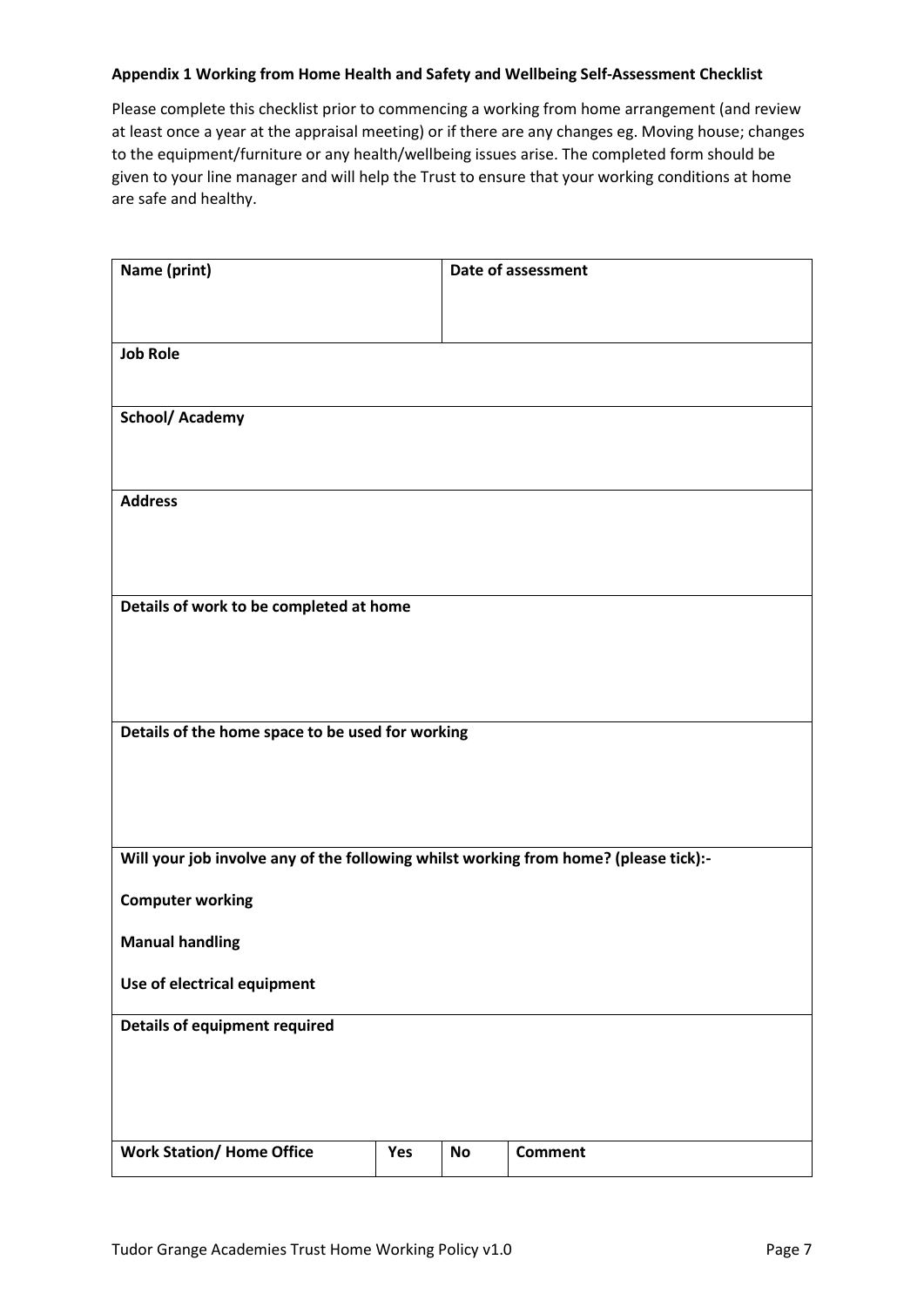| Is the room/area separate from<br>other living areas in the home?                                                     |     |           |                                   |
|-----------------------------------------------------------------------------------------------------------------------|-----|-----------|-----------------------------------|
| Is the room/area used easily<br>accessible?                                                                           |     |           |                                   |
| Is there enough space to safely<br>accommodate all necessary<br>furniture and equipment?                              |     |           |                                   |
| Are walkways clear of tripping<br>hazards, such as trailing cables?                                                   |     |           |                                   |
| Is there a source of heating to<br>maintain a comfortable<br>temperature?                                             |     |           |                                   |
| Does the room have an opening<br>window for ventilation?                                                              |     |           |                                   |
| When seated at a desk can legs and<br>upper body move together without<br>twisting?                                   |     |           |                                   |
| Is there adequate light to<br>comfortably see documents and<br>your computer screen?                                  |     |           |                                   |
| Can you reach storage shelves<br>without having to stretch over the<br>desk?                                          |     |           |                                   |
| Do you generally find your<br>workstation comfortable to use?                                                         |     |           |                                   |
| Do you know how your<br>workstation should be arranged to<br>achieve the most comfortable<br>posture?                 |     |           |                                   |
| Have you completed and applied<br>the Workstation Safety Plus E<br>Learning module?                                   |     |           |                                   |
| Do you have somewhere secure to<br>store confidential Trust documents<br>in order to maintain Data<br>Protection Act? |     |           |                                   |
| Safe use of computers                                                                                                 | Yes | <b>No</b> | <b>Comment</b>                    |
| Do you use a computer/laptop at<br>home for work purposes?                                                            |     |           |                                   |
| Do you have to use a<br>computer/laptop intensively on a                                                              |     |           | Carry our DSE assessment annually |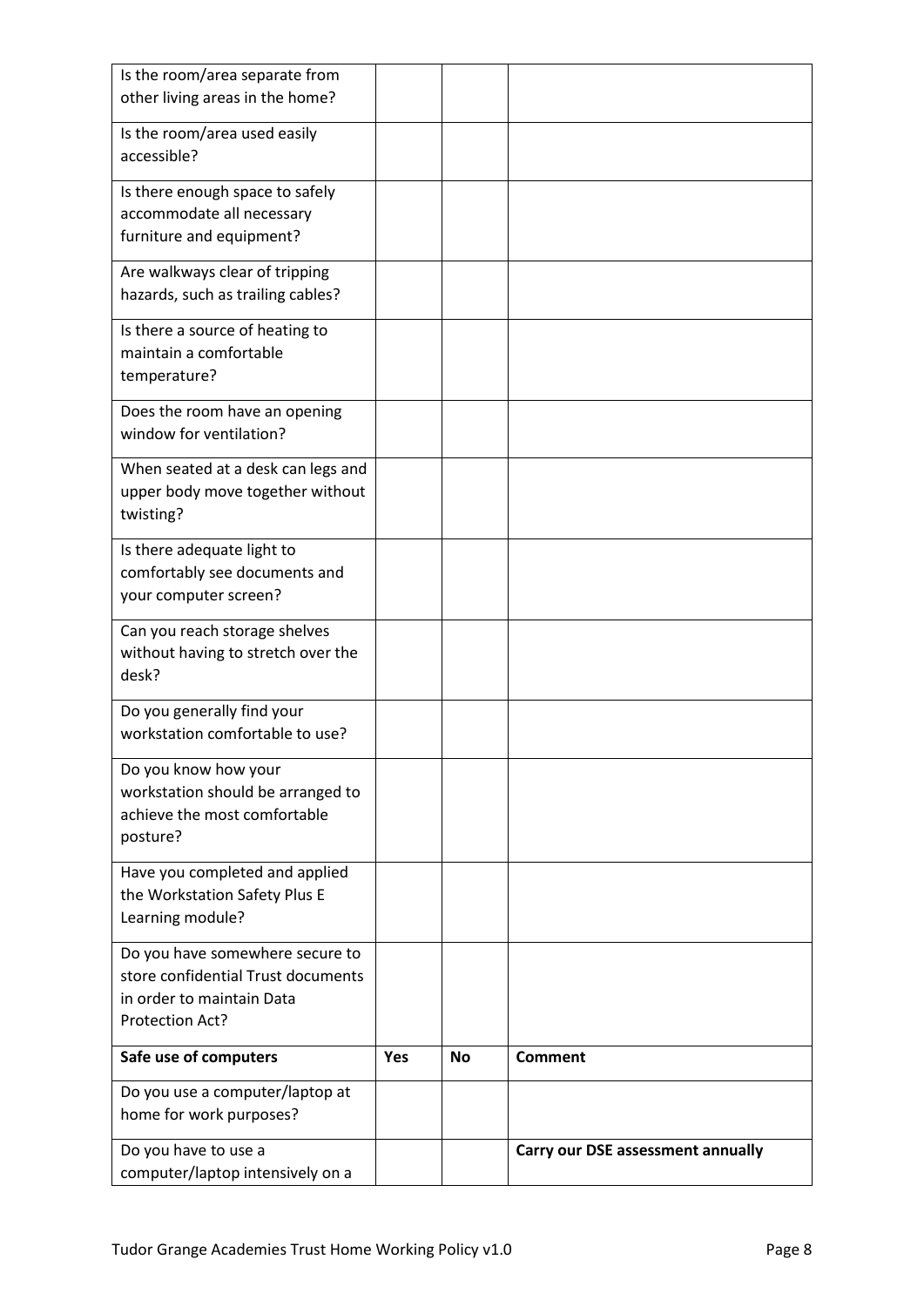| regular basis when working from<br>home?                   |            |           |                                       |
|------------------------------------------------------------|------------|-----------|---------------------------------------|
|                                                            |            |           |                                       |
| If yes to the above, have you                              |            |           |                                       |
| completed and applied the                                  |            |           |                                       |
| <b>Workstation Safety Plus E Learning</b>                  |            |           |                                       |
| module?                                                    |            |           |                                       |
| Will the work involve using a                              |            |           |                                       |
| mobile phone?                                              |            |           |                                       |
| <b>Electrical Equipment</b>                                | Yes        | <b>No</b> | <b>Comment</b>                        |
| Does your electrical equipment                             |            |           |                                       |
| have any signs of damage or                                |            |           |                                       |
| overheating?                                               |            |           |                                       |
| If you have any Trust electrical                           |            |           |                                       |
| items of equipment at home, are                            |            |           |                                       |
| they marked to show they have                              |            |           |                                       |
| received a portable appliance test?                        |            |           |                                       |
| When was this equipment last                               |            |           |                                       |
| checked?                                                   |            |           |                                       |
| Do you know how to safely use the                          |            |           |                                       |
| equipment you use to work from                             |            |           |                                       |
| home?                                                      |            |           |                                       |
| <b>Fire</b>                                                | <b>Yes</b> | <b>No</b> | <b>Comments</b>                       |
|                                                            |            |           |                                       |
| Is the work area tidy and exit                             |            |           |                                       |
| routes clear?                                              |            |           |                                       |
| Do you have an escape plan in case<br>of fire?             |            |           |                                       |
|                                                            |            |           |                                       |
| Do you have a smoke alarm fitted?                          |            |           |                                       |
| Do you know what to do in the                              |            |           |                                       |
| event of having an accident at                             |            |           |                                       |
| home?                                                      |            |           |                                       |
| <b>Manual handling</b>                                     | Yes        | <b>No</b> | <b>Comment</b>                        |
| Do you carry out any manual                                |            |           | Complete separate assessment if yes   |
| handling activities?                                       |            |           |                                       |
| <b>COSHH</b>                                               | Yes        | <b>NO</b> | <b>Comment</b>                        |
| Does the work involve the use of                           | Yes        | No.       | Complete separate COSHH assessment if |
| hazardous substances?                                      |            |           | yes                                   |
| Wellbeing                                                  | Yes        | <b>No</b> | <b>Comment</b>                        |
| Are you familiar with the accident<br>reporting procedure? |            |           |                                       |
| Do you have adequate first aid                             |            |           |                                       |
| facilities whilst working at home?                         |            |           |                                       |
| Are you aware of the requirement                           |            |           |                                       |
| of the Trust's Attendance                                  |            |           |                                       |
| Procedure that requires you to                             |            |           |                                       |
|                                                            |            |           |                                       |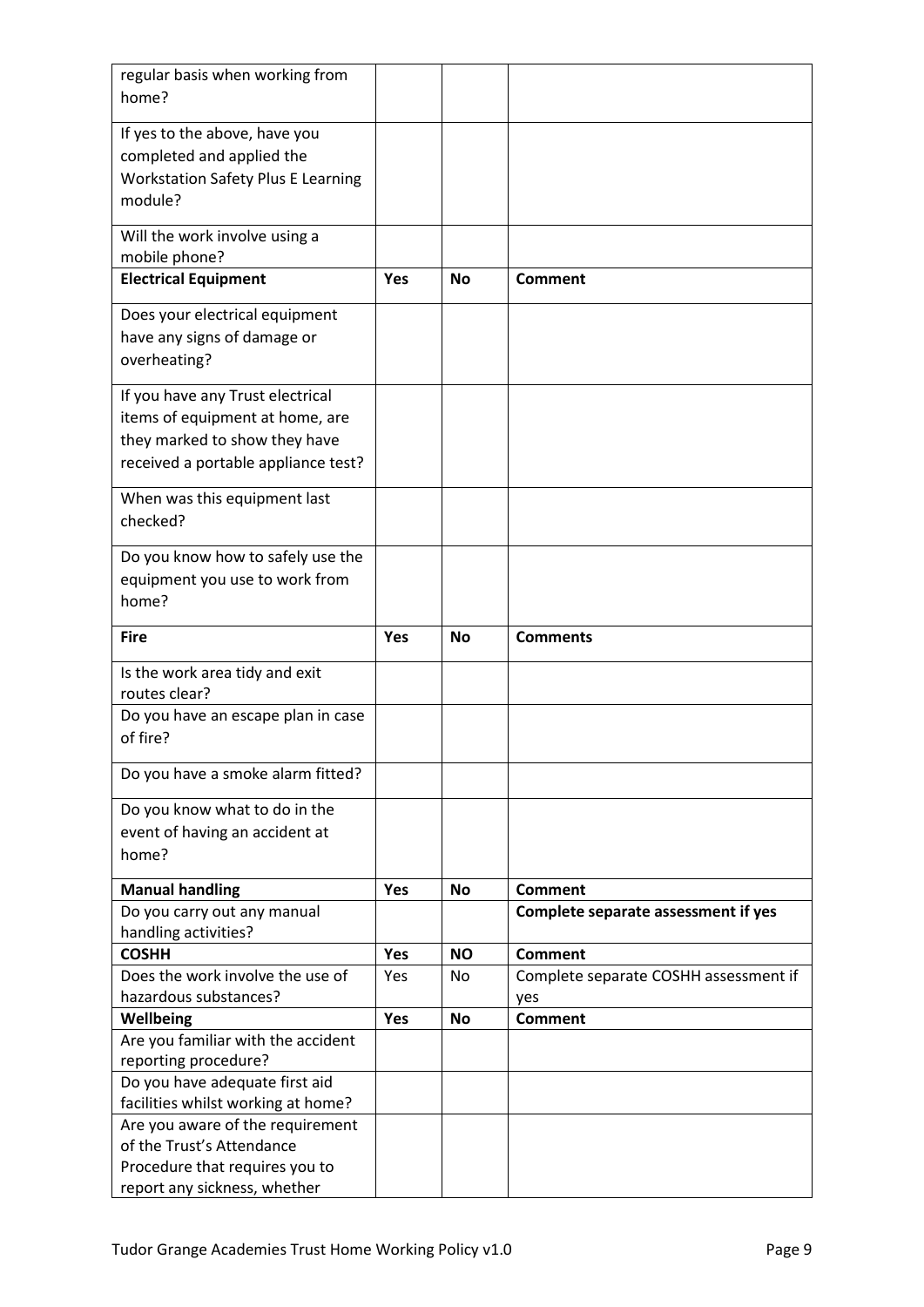| working from home or at any other<br>work base |                                                                                             |
|------------------------------------------------|---------------------------------------------------------------------------------------------|
| Do your working hours at home                  |                                                                                             |
| comply with the current Working                |                                                                                             |
| Time Regulations?                              |                                                                                             |
| Do you have the opportunity to                 |                                                                                             |
| contact and meet with other team               |                                                                                             |
| members as appropriate?                        |                                                                                             |
| (permanent home worker only)                   |                                                                                             |
| Do you have regular supervision                |                                                                                             |
| with your line manager?                        |                                                                                             |
| Does your line manager have your               |                                                                                             |
| mobile number and do you have                  |                                                                                             |
| the contact details of colleagues?             |                                                                                             |
|                                                |                                                                                             |
|                                                | Do you have any other comments about your working conditions or any other health and safety |
| concerns?                                      |                                                                                             |
|                                                |                                                                                             |
|                                                |                                                                                             |
|                                                |                                                                                             |
|                                                |                                                                                             |
|                                                |                                                                                             |
|                                                |                                                                                             |
|                                                |                                                                                             |
|                                                |                                                                                             |
| Employee signature                             | Date                                                                                        |
|                                                |                                                                                             |
|                                                |                                                                                             |
| Employee Name (print)                          |                                                                                             |
|                                                |                                                                                             |
|                                                |                                                                                             |
|                                                |                                                                                             |
| Line manager's signature                       | Date                                                                                        |
|                                                |                                                                                             |
|                                                |                                                                                             |
|                                                |                                                                                             |
| Line manager's Name (print)                    |                                                                                             |
|                                                |                                                                                             |

Please detail the action that is to be taken, if any, to address any issues highlighted in the assessment.